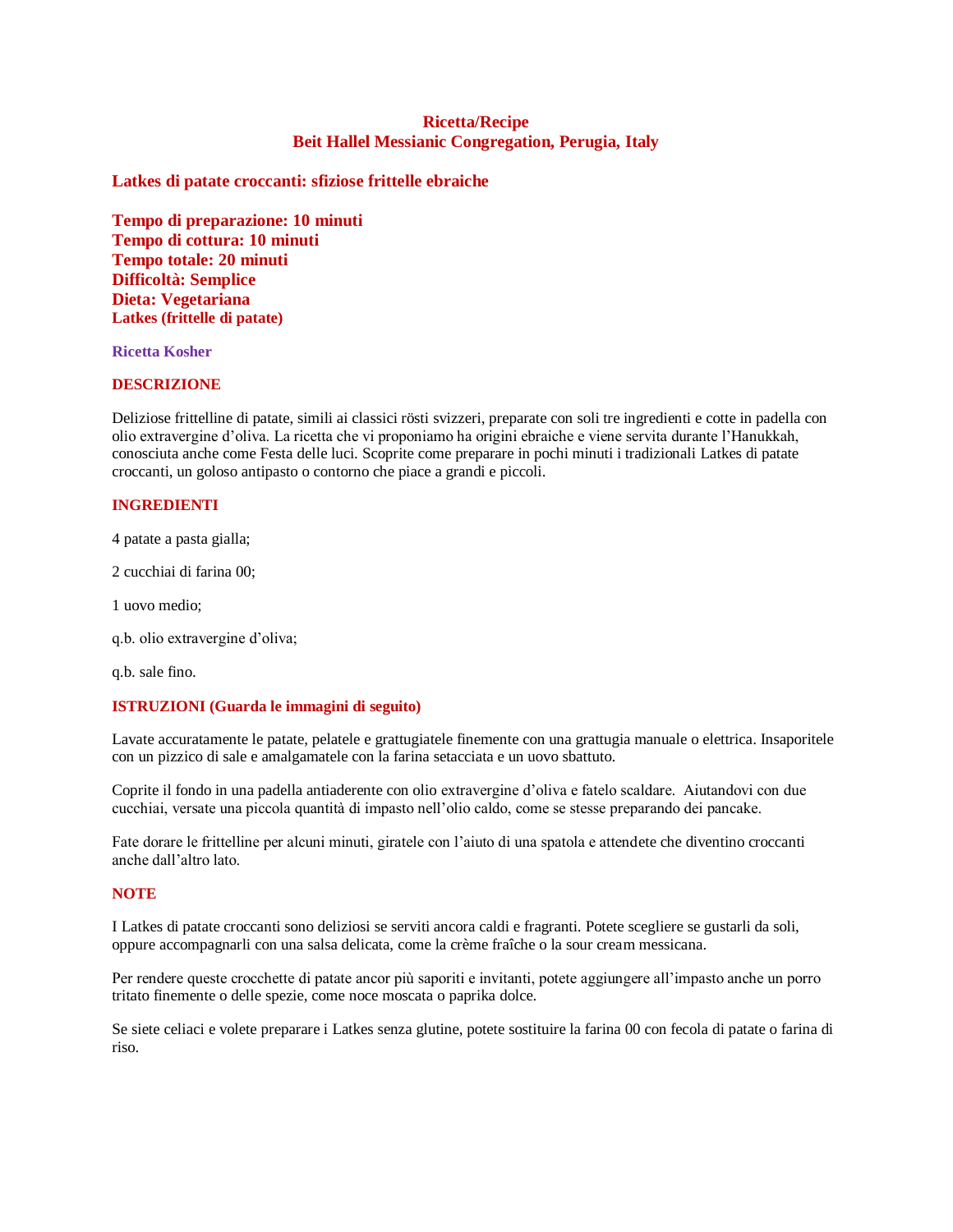**(English)**

### **Recipe / Recipe Beit Hallel Messianic Congregation, Perugia, Italy**

#### **Crispy Potato Latkes: delicious Jewish pancakes**

**Preparation time: 10 minutes Cooking time: 10 minutes Total time: 20 minutes Difficulty: Simple Vegetarian diet Latkes (potato pancakes)**

**Kosher Recipe**

#### **DESCRIPTION**

Delicious potato pancakes, similar to classic Swiss rösti, prepared with only three ingredients and cooked in a pan with extra virgin olive oil. The recipe that we propose has Jewish origins and is served during Hanukkah, also known as the Festival of Lights. Find out how to prepare traditional crispy potato Latkes in just a few minutes, a delicious appetizer or side dish that appeals to young and old.

#### **INGREDIENTS**

**4 yellow potatoes;**

**2 tablespoons of 00 flour;**

**1 medium egg;**

**q.s. extra virgin olive oil;**

**q.s. fine salt.**

#### **INSTRUCTIONS (Look at the pictures below)**

Wash the potatoes thoroughly, peel them and grate them finely with a manual or electric grater. Season them with a pinch of salt and mix them with the sifted flour and a beaten egg.

Cover the bottom in a non-stick pan with extra virgin olive oil and heat it up. Using two spoons, pour a small amount of dough into the hot oil, as if you were preparing pancakes.

Brown the pancakes for a few minutes, turn them with the help of a spatula and wait for them to become crispy on the other side as well.

#### **NOTE**

Crispy Potato Latkes are delicious when served still hot and fragrant. You can choose whether to enjoy them alone, or to accompany them with a delicate sauce, such as crème fraîche or Mexican sour cream.

To make these potato croquettes even more tasty and inviting, you can also add a finely chopped leek or spices, such as nutmeg or sweet paprika, to the dough.

If you are celiac and want to prepare gluten-free Latkes, you can replace the 00 flour with potato starch or rice flour.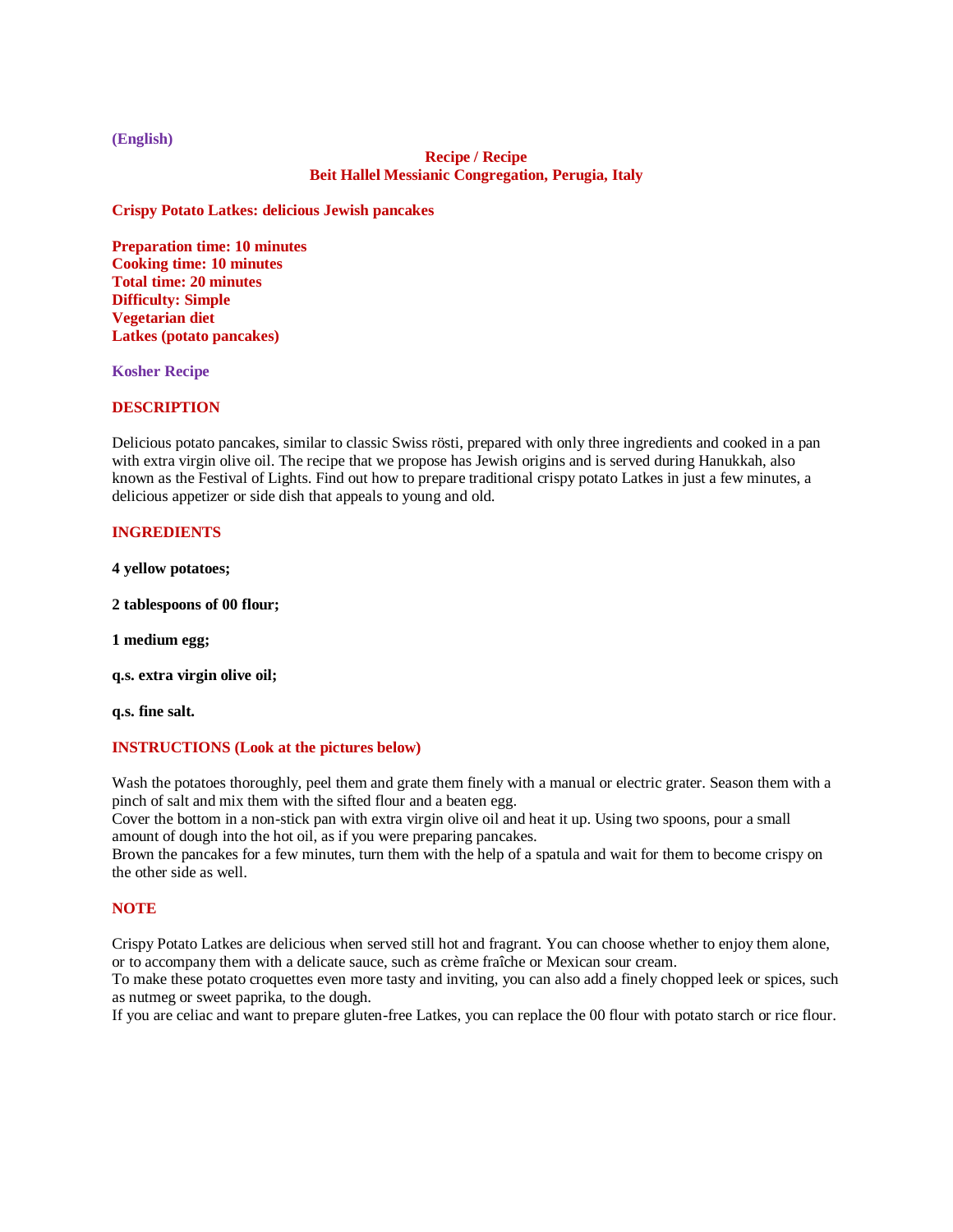# **IMMAGINI / PICTURES**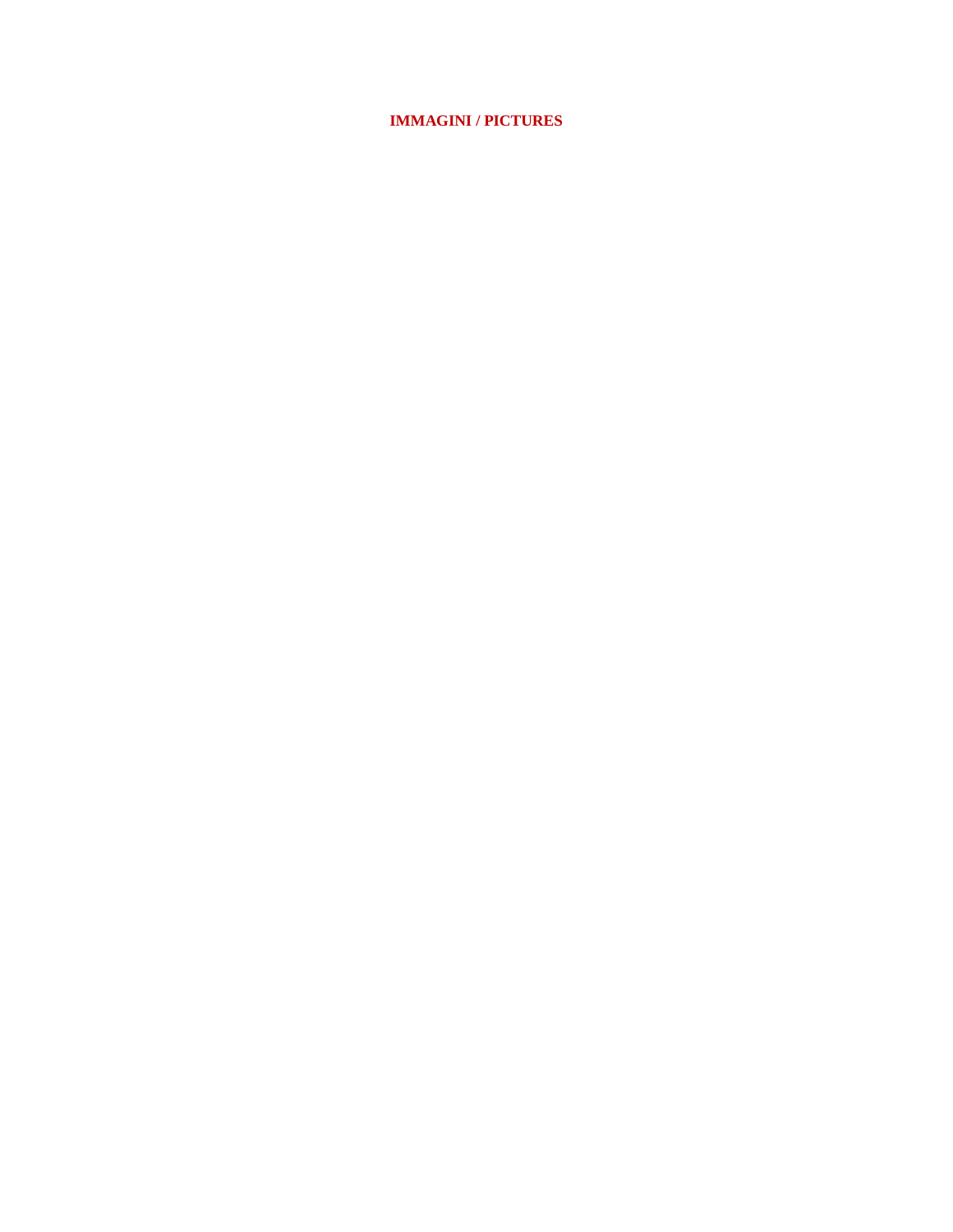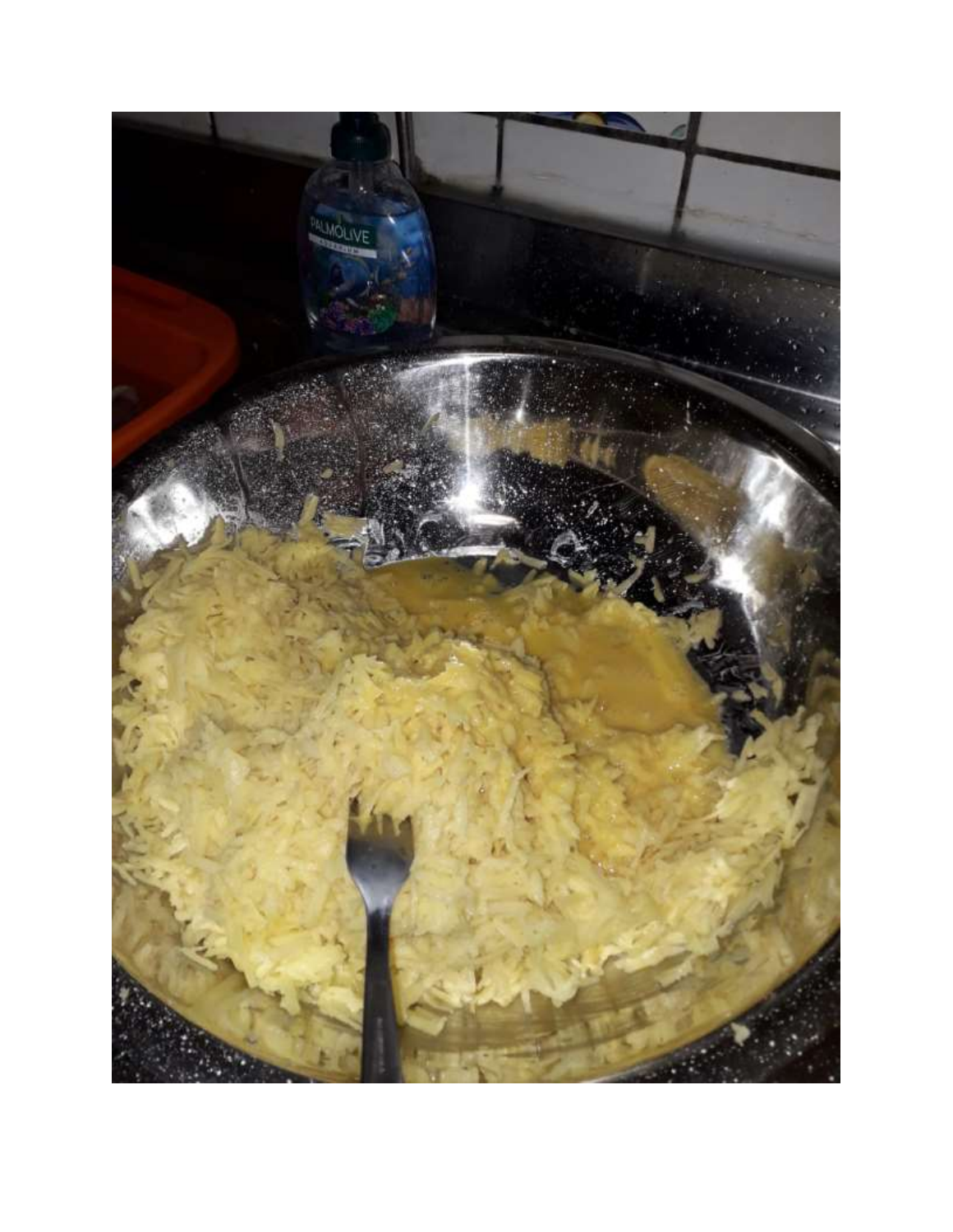